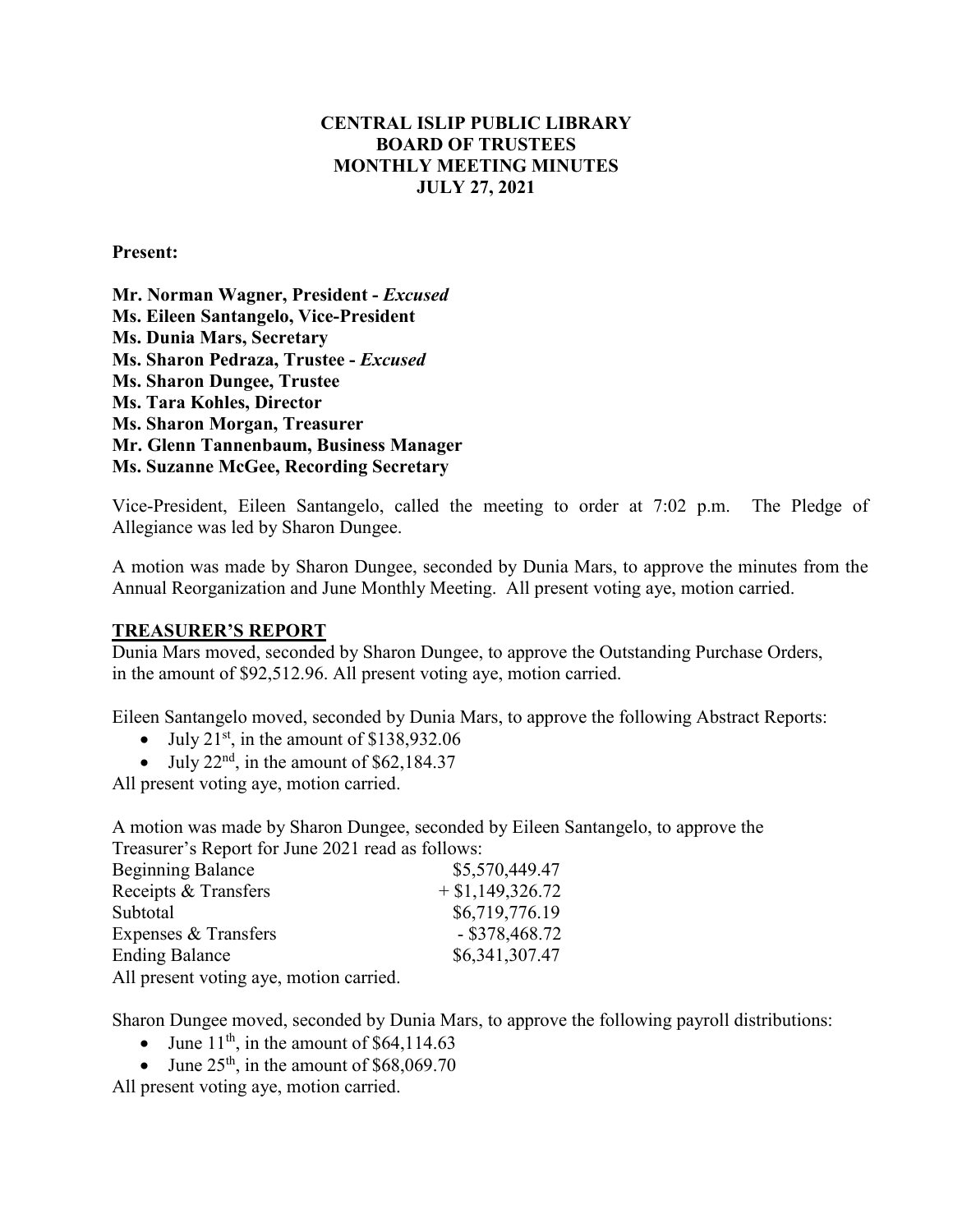## **DIRECTOR'S REPORT – PROGRAMS**

Ms. Kohles updated the Board regarding the success of the Summer Meals Program. The library and Island Harvest have distributed in excess of 2,800 meals. The program will continue Tuesdays and Fridays throughout the summer.

### **UPCOMING EVENTS**

The library will host an Outdoor Family Movie Night, sponsored by the SCPD 3<sup>rd</sup> Precinct on Thursday, August  $5<sup>th</sup>$ .

The Great Giveback is Saturday, October 16<sup>th</sup>. This is a statewide day of celebrating libraries and community service.

# **TECHNOLOGY**

Ms. Kohles discussed the Library Market-Online Calendar for patrons. It includes the calendar for the Community Room and allows patrons to prebook the space, pending staff approval. It will only show times that are open, and the policy information is also available. It was asked how the library will handle cancellations and no-shows. Ms. Kohles will investigate ways for booking requests to be cancelled by the originator.

## **PERSONNEL**

Roy Chapman retired as of July 6, 2021. Ms. Kohles has worked with Civil Service to upgrade the position to a Head Custodian. This allows the library to hire a candidate who has been in the position of Custodial Worker II for a minimum of three years and who can also perform minor repairs on plumbing, electrical, and HVAC systems. She is requesting the approval of the title as well as offering a starting annual salary of \$52,000.

In addition, Ms. Kohles would like to recommend the hiring of the following:

- A Part-Time Library Clerk for Patron Services
- Two Library Pages

Trustee Santangelo asked about how the library monitors online programs. Ms. Kohles advised that there is a librarian present in the online meeting.

#### **NEW BUSINESS**

Sharon Dungee moved, seconded by Dunia Mars, to approve the proposal for Online Program Registration, at the cost of \$7,000. All present voting aye, motion carried.

Sharon Dungee moved, seconded by Dunia Mars, to approve the appointment of Kayla Young, to the position of Part-Time Library Clerk in the Patron Services Department at an hourly salary of \$12.50. All present voting aye, motion carried.

Dunia Mars moved, seconded by Sharon Dungee, to approve the appointment of Miriam Allen and Ivon Rubio to the positions of Library Page, at the hourly salary of \$11.96. All present voting aye, motion carried.